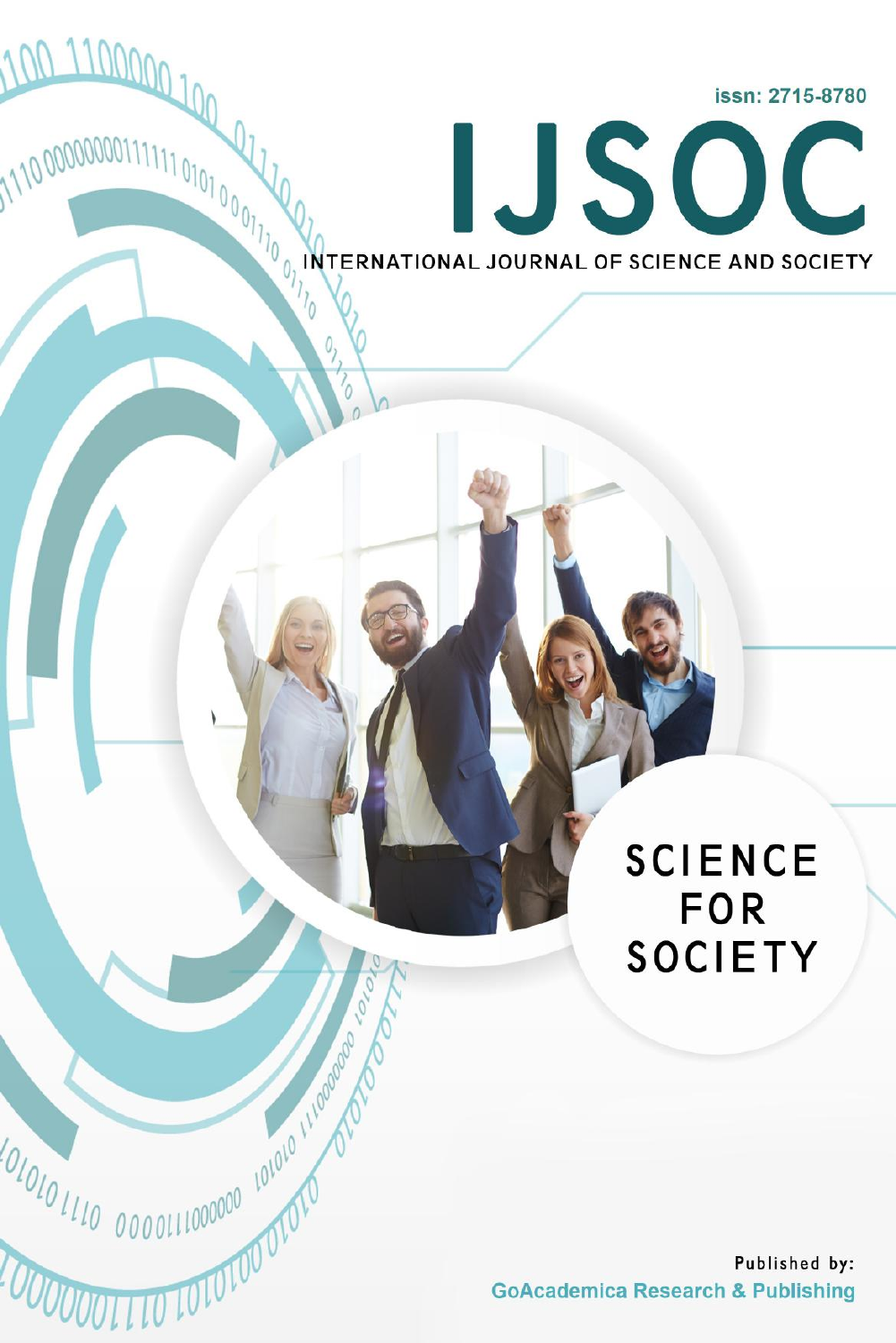# **Editorial Team**

#### **Editor in Chief**

• Chen Xue, Taiwan Center for Asia Studies

#### **Managing Editor**

- . Itty Abraham, National University of Singapore, Singapore
- . Nguyen Ngoc Anh, Development and Policies Research Center, Hanoi, Vietnam
- A Aneesh, University of Wisconsin-Milwaukee, USA
- · Wiebe E Bijker, Maastricht University, Netherlands
- · Antonio José Junqueira Botelho, Instituto Universitário de Pesquisa do Rio de Janeiro IUPERJ, Universidade Cândido Mendes UCAM, Brazil
- · Giovani Irwandinho, School of Sciences of the University of Minho, Portugal
- . R. Yogie Prawira W, Tidar University, Indonesia
- · Avid Leonardo Sari, UIN Sunan Gunung Djati Bandung, Indonesia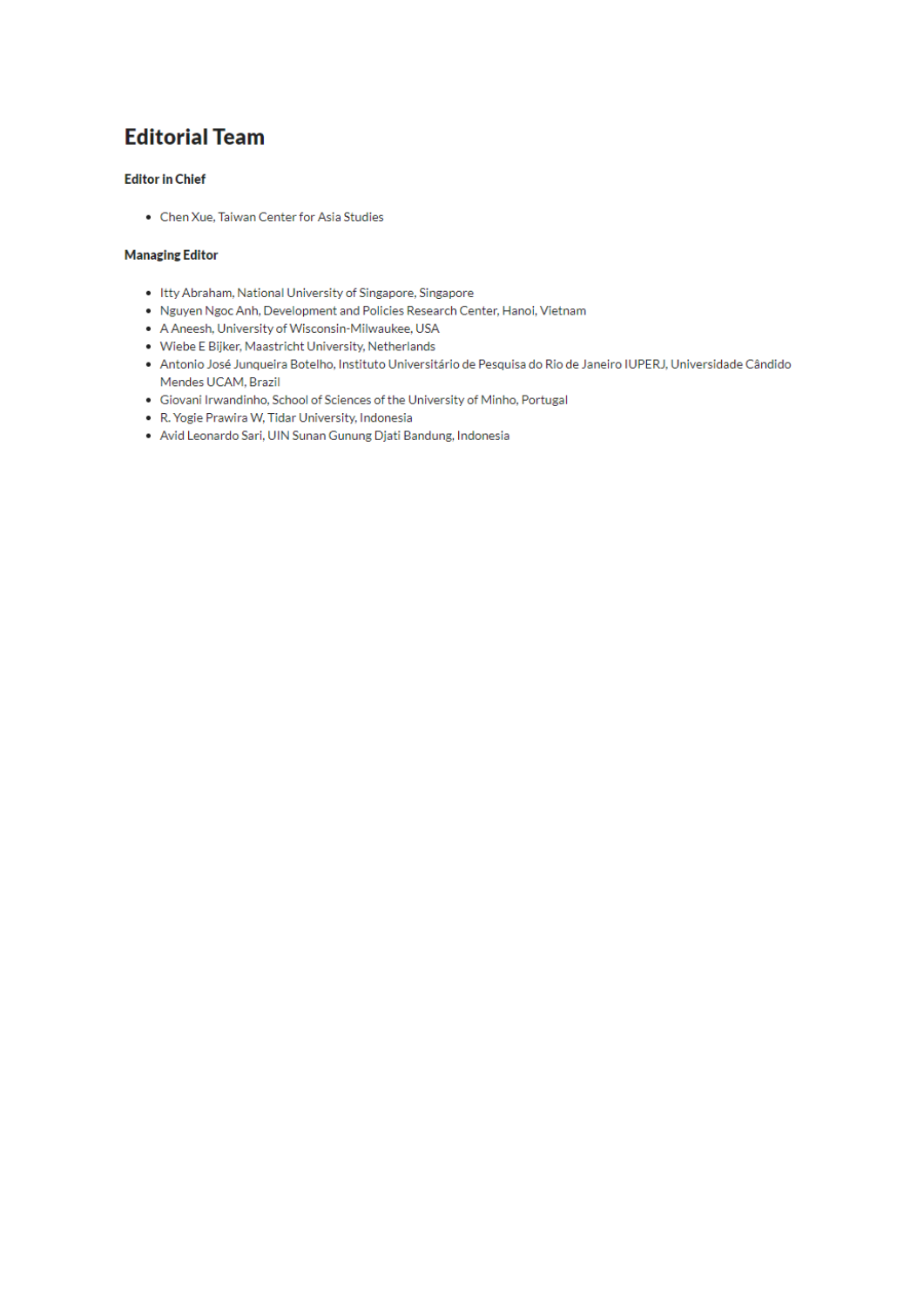| Articles                                                                                                                                              |           |
|-------------------------------------------------------------------------------------------------------------------------------------------------------|-----------|
|                                                                                                                                                       |           |
| Community Participation in the Implementation of Simultaneous Regional Head Elections during the 2020 Covid-19 Pandemic<br><b>in Banten Province</b>  |           |
| (Case Study: Serang Regency, Pandeglang Regency, Cilegon City and South Tangerang City)                                                               |           |
| Dairul, Bahrullah Akbar, Aries Djaenuri, Sampara Lukman                                                                                               | $1 - 12$  |
| <b>A</b> PDF                                                                                                                                          |           |
|                                                                                                                                                       |           |
| The Influence of Learning Methods and Student Personality Types in Islamic Religion Lessons                                                           |           |
| Adri Lundeto                                                                                                                                          | $12 - 20$ |
| Da PDF                                                                                                                                                |           |
|                                                                                                                                                       |           |
| A Independência Real das Agências Reguladoras no Brasil<br>Paulo Soares Sampaio                                                                       | $21 - 29$ |
|                                                                                                                                                       |           |
| D PDF                                                                                                                                                 |           |
| Analysis of the Effect of Asset Allocation on Portfolio Performance with Diversification as an Intervening Variable                                   |           |
| Dipa Teruna Awaludin, Hasanudin, Faysal Deni Rahman                                                                                                   | $30 - 39$ |
| <b>四 PDF</b>                                                                                                                                          |           |
| O reconhecimento da autoridade ancilar da FCC pela Suprema Corte norte-americana: convergência com a aplicação da teoria                              |           |
| dos poderes implícitos no direito brasileiro                                                                                                          |           |
| Rogerio Assis Carmo                                                                                                                                   | 40-49     |
| De PDF                                                                                                                                                |           |
|                                                                                                                                                       |           |
| The Effect of Inflation, Exchange Rate, BI Rate and Dow Jones Index to Indonesia Composite Index in Indonesia Stock<br>Exchange on the Year 2013-2018 |           |
| Hasanudin                                                                                                                                             | $50 - 60$ |
| D PDF                                                                                                                                                 |           |
|                                                                                                                                                       |           |
| Implementation of Islamic Religious Education in Building Religious Values for Elementary School Students IT AI Istiqomah                             |           |
| Puri Kosambi Karawang                                                                                                                                 |           |
| Irwanto Firmansyah, Amirudin, Achmad Junaedi Sitika                                                                                                   | $61 - 68$ |
| <b>四 PDF</b>                                                                                                                                          |           |
| Optimal Portfolio of Liquid 45 Stocks: Single Index Model Approach                                                                                    |           |
| Abd Muhni Salam, Augustina Kurniasih                                                                                                                  | 69-84     |
| D PDF                                                                                                                                                 |           |
|                                                                                                                                                       |           |
| Telecomunicações Aeronáuticas: natureza jurídica, regime regulatório e formas de delegação                                                            |           |
| Fernando Barbelli Feitosa                                                                                                                             | 85-94     |
|                                                                                                                                                       |           |

 $\left[ \begin{array}{ccc} \boxtimes & \text{PDF} \end{array} \right]$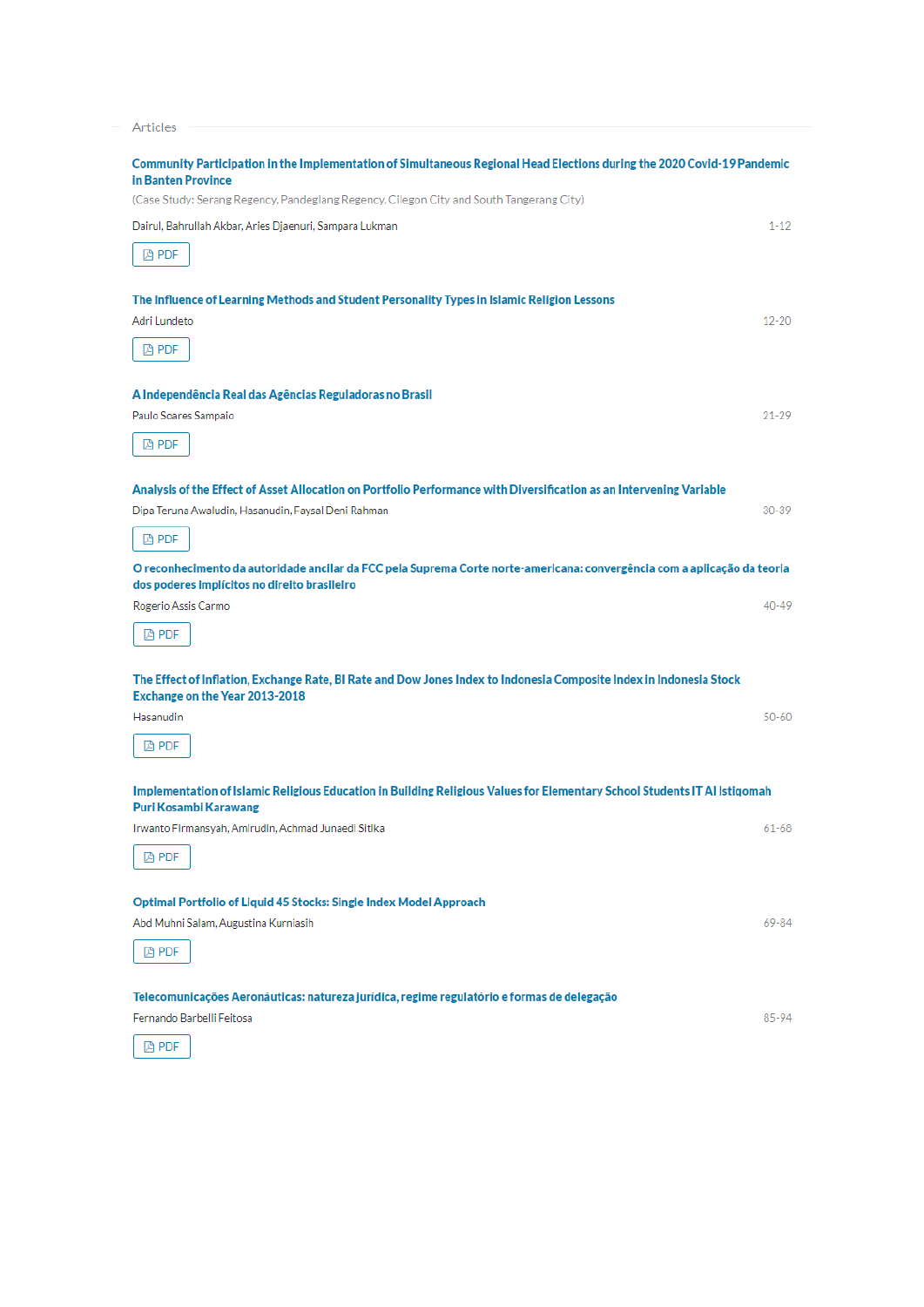| Company Bankruptcy Prediction Coal Mining Sector Listed on the Indonesia Stock Exchange and Its Impact on Stock Prices                                     |         |  |
|------------------------------------------------------------------------------------------------------------------------------------------------------------|---------|--|
| Erik Priambodo, Augustina Kurniasih                                                                                                                        | 95-106  |  |
| <b>四 PDF</b>                                                                                                                                               |         |  |
| Hermeneutics of Ikat Weaving (Utan) Lian Lipa from Sikka Regency, East Nusa Tenggara (NTT)                                                                 |         |  |
| Leonard Davinci Elain Koten, Reza Safitri, Maulina Pia Wulandari                                                                                           | 107-118 |  |
| <b>四 PDF</b>                                                                                                                                               |         |  |
| A Caxemira nas Relações Índia-Paquistão: Perspectivas Política Nuclear do Paquistão, Antecedentes e Desenvolvimento<br>Rumo à resolução de conflitos       |         |  |
| Ahsan Alesar                                                                                                                                               | 119-130 |  |
| <b>四 PDF</b>                                                                                                                                               |         |  |
| The Role of Sales Consultants in the Direct Marketing Strategy of Honda Kebon Jeruk West Jakarta in the Covid-19 Pandemic<br>Era                           |         |  |
| Sugeng Dwi Nugroho, Denik Iswardani Witarti                                                                                                                | 131-139 |  |
| D PDF                                                                                                                                                      |         |  |
| A China E O Poder De Uma Nova Hegemonia Econnomica                                                                                                         |         |  |
| Abayomi Bai                                                                                                                                                | 140-149 |  |
| D PDF                                                                                                                                                      |         |  |
| Determinant of Bank Risk with Bank Scale as Moderating Variable in ASEAN                                                                                   |         |  |
| Susy Muchtar, Adler Haymans Manurung, Farah Margaretha                                                                                                     | 150-169 |  |
| D PDF                                                                                                                                                      |         |  |
| The Role of Intellectual Capital, Intrinsic Motivation, and Competence on Service Performance: Empirical Studies at Jakarta<br><b>Private Universities</b> |         |  |
| Suryono Efendi, Edy Rahardja                                                                                                                               | 170-185 |  |
| DA PDF                                                                                                                                                     |         |  |
| Understanding Attitude towards Reusable Bag: Its Antecedents and Consequences                                                                              |         |  |
| Ayu Ekasari, Fatik Rahayu, Afif Diamanta                                                                                                                   | 186-197 |  |
| D PDF                                                                                                                                                      |         |  |
| Reciprocal Relationship between Lecturer Performance and Implementation UKI's Values at Universitas Kristen Indonesia                                      |         |  |
| Dirk Roy Kolibu, Wellem Sairwona                                                                                                                           | 198-209 |  |
| Da PDF                                                                                                                                                     |         |  |
| Regulation of the Right to Oblivion in Cyberspace: Heterogeneity of Loyalties in the Public Space for Postulation of Legitimate<br><b>Interests</b>        |         |  |
| Allana Andery                                                                                                                                              | 210-220 |  |
| Da PDF                                                                                                                                                     |         |  |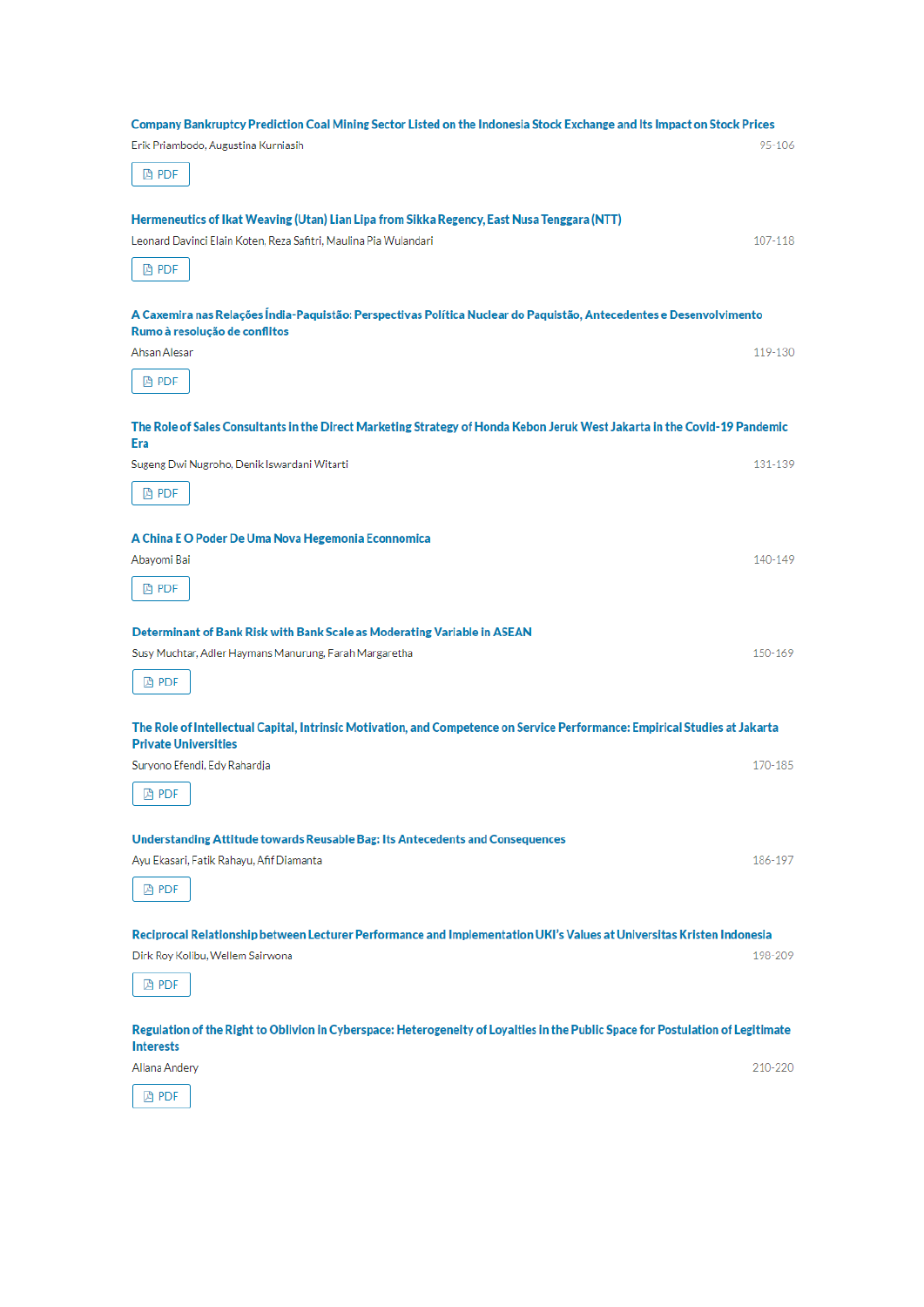| Implementation of Marketing Communication Strategy for Alcoholic Products in Social Sensitivity and Legal Protection                                                     |         |
|--------------------------------------------------------------------------------------------------------------------------------------------------------------------------|---------|
| Mahesa Maulana, Rachmat Kriyantono, Bambang Dwi Prasetyo                                                                                                                 | 221-238 |
| D PDF                                                                                                                                                                    |         |
| Entre a Arbitragem Brasileira e a Arbitragem Europeia: Um estudo acerca da Agência Nacional de Telecomunicações (ANATEL)<br>e a Office of Comunications (OFCOM)          |         |
| Achille kurtouis                                                                                                                                                         | 239-250 |
| <b>四 PDF</b>                                                                                                                                                             |         |
| Implementation of the KIR E-Test Program in the Technical Implementation Unit of the Motor Vehicle Testing Service of the<br><b>Garut Regency Transportation Service</b> |         |
| Ikeu Kania                                                                                                                                                               | 251-258 |
| <b>四 PDF</b>                                                                                                                                                             |         |
| Services Effect on Motivation Spirituality Healing Patiens in the Hospital Literature Review                                                                             |         |
| Antina Atik, Yully Peristiowati, Agusta D. Ellina                                                                                                                        | 259-276 |
| D PDF                                                                                                                                                                    |         |
| The Influence of Intellectual Capital, Innovation and Knowledge Management on Firm Performance                                                                           |         |
| Anthonius S. Hutabarat, Hadita                                                                                                                                           | 277-292 |
| <b>四 PDF</b>                                                                                                                                                             |         |
| Modèle de maturité de gestion pour les organisations du tiers secteur                                                                                                    |         |
| Luis Davi                                                                                                                                                                | 293-302 |
| <b>四 PDF</b>                                                                                                                                                             |         |
| Analysis of Sharia Hotel Management in Bandung City in the Perspective of Maqashid Syari'ah                                                                              |         |
| Enden Haetami                                                                                                                                                            | 303-315 |
| DA PDF                                                                                                                                                                   |         |
| Level of Trust, Knowledge and Religiosity Against Muzakki's Interest in Issuing Zakat at BAZNAS Salatiga City                                                            |         |
| Heru Prastyo, Tri Yunianto, Rugaya Renwarin                                                                                                                              | 316-326 |
| Da PDF                                                                                                                                                                   |         |
| Stress of Nurses during the COVID-19 Pandemic: A Literature Review                                                                                                       |         |
| Gunawan, Yuly Peristiowati, Agusta Dian Ellina                                                                                                                           | 327-337 |
| <b>四 PDF</b>                                                                                                                                                             |         |
| Relationship between Vegetables and Fruit Consumption Habits, Nutrition Intake, Physical Activity, and Family Support with<br><b>Adolescent Nutritional Status</b>       |         |
| Nanda Rizkha Heratama, Kusnandar, Suminah                                                                                                                                | 338-347 |
| <b>四 PDF</b>                                                                                                                                                             |         |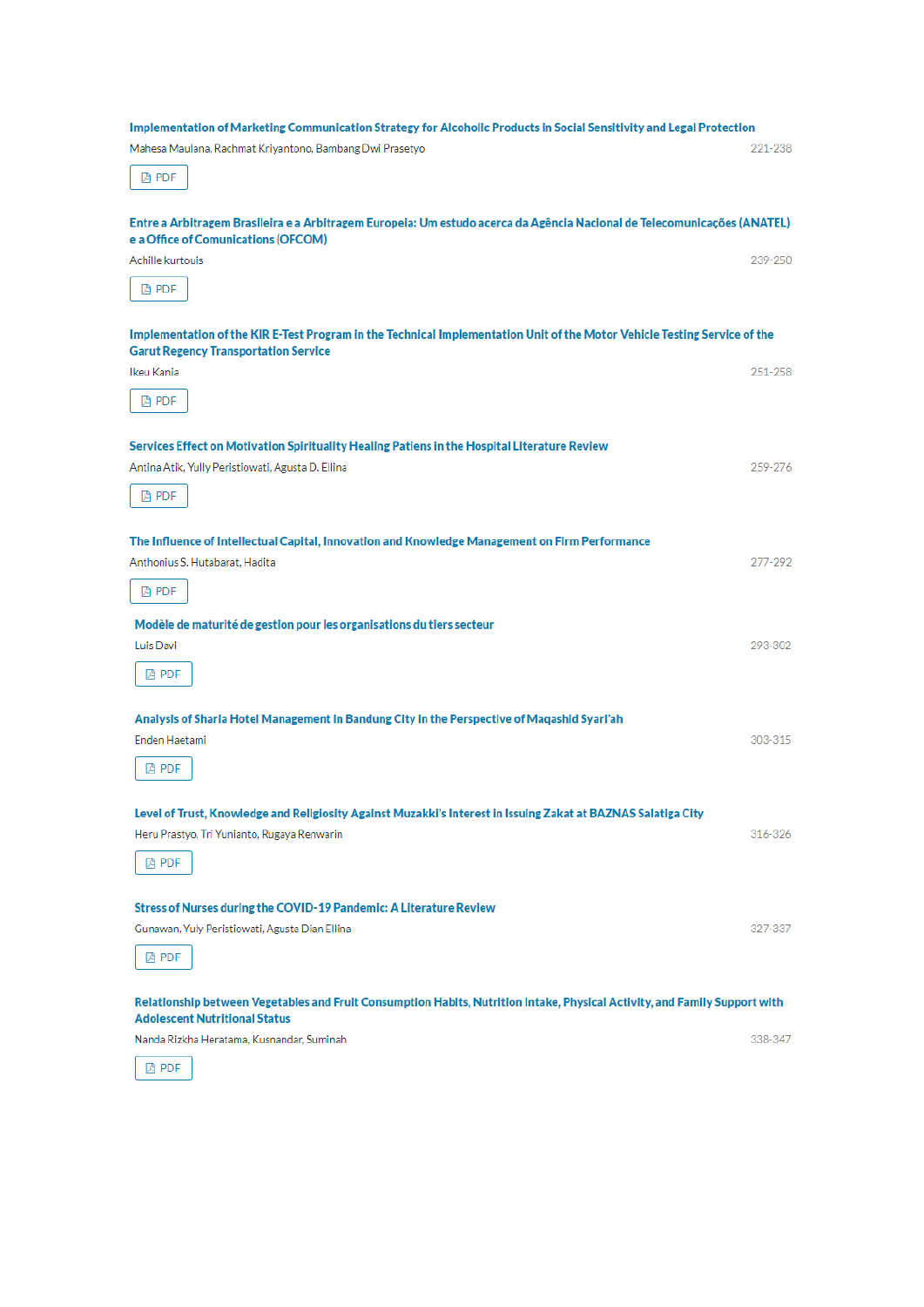| Terrorism in Egypt: Analysis of the Narrative of Post-Arab Spring Terrorism                                                                                  |         |
|--------------------------------------------------------------------------------------------------------------------------------------------------------------|---------|
| <b>Ahmed Abdul</b>                                                                                                                                           | 348-362 |
| <b>四 PDF</b>                                                                                                                                                 |         |
|                                                                                                                                                              |         |
| The Effect of Policy Implementation of Law Number 33 of 2004 concerning Central and Regional Financial Balance on the                                        |         |
| Performance of the Regional Government of Banten Province                                                                                                    |         |
| Andi Ahmad Dara                                                                                                                                              | 363-372 |
| <b>四 PDF</b>                                                                                                                                                 |         |
| The Effect of Compensation and Motivation on Employee Performance: Study on Employees of Bank Jabar Banten Syariah                                           |         |
| <b>Bandung City Branch</b>                                                                                                                                   |         |
| Lilis Sulastri                                                                                                                                               | 373-381 |
| DA PDF                                                                                                                                                       |         |
| <b>Food Diversification in Java</b>                                                                                                                          |         |
| Roeskani Sinaga, Manuntun Parulian Hutagaol, Sri Hartoyo, Nunung Nuryartono                                                                                  | 382-389 |
|                                                                                                                                                              |         |
| D PDF                                                                                                                                                        |         |
| Intervention of Anxiety Self-Therapy Education Media on Clients with Coronary Heart Disease (MD-TEMANKU/MD-MY                                                |         |
| <b>FRIEND)</b>                                                                                                                                               |         |
| Heni Nurhaeni, Dinarti, Suryati, Joko Suwito                                                                                                                 | 390-396 |
| D PDF                                                                                                                                                        |         |
| Politique d'apartheid en Afrique du Sud                                                                                                                      |         |
| Banji Asante                                                                                                                                                 | 397-404 |
| <b>四 PDF</b>                                                                                                                                                 |         |
|                                                                                                                                                              |         |
| Analysis of the Effectiveness of the General Election Commission's Socialization as a Media for Political Education to Create a<br><b>Democratic Society</b> |         |
| Wandi Subroto                                                                                                                                                | 405-416 |
| DA PDF                                                                                                                                                       |         |
|                                                                                                                                                              |         |
| Media Persona and Parasocial Relations of K-Drama Viewers on Instagram                                                                                       |         |
| Yuyun Hamzah, Pahrul Idham Kaliky, Antasari Bandjar                                                                                                          | 417-426 |
| <b>四 PDF</b>                                                                                                                                                 |         |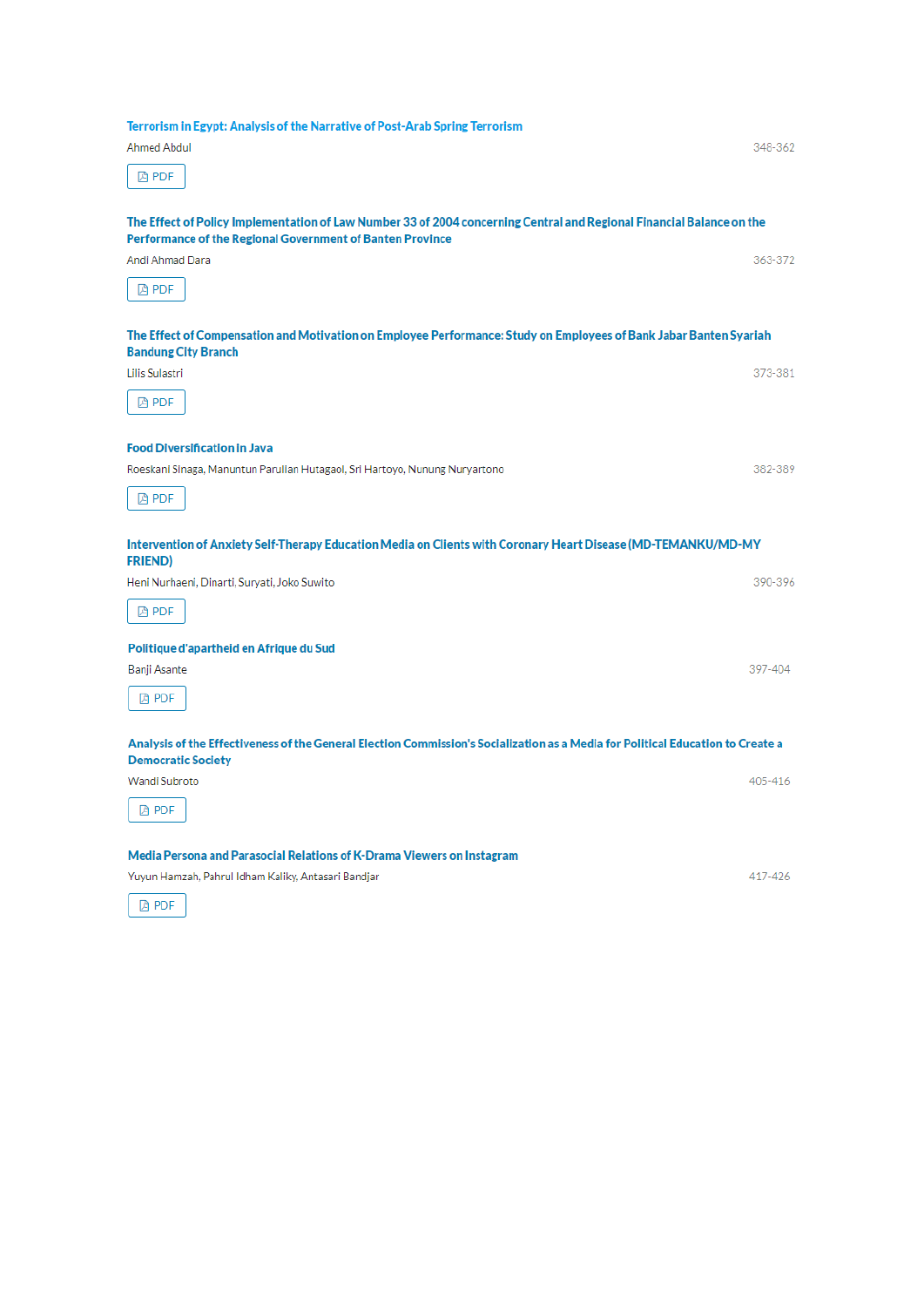# **Implementation of the KIR E-Test Program in the Technical Implementation Unit of the Motor Vehicle Testing Service of the Garut Regency Transportation Service**

#### **Ikeu Kania**

Universitas Garut, Indonesia Email: [ikeukania@fisip.uniga.ac.id](mailto:ikeukania@fisip.uniga.ac.id)

#### **Abstract**

Implementing the KIR e-test program at the UPTD of the Garut Regency Transportation Service has been carried out since October 1, 2019. The KIR e-test program is a service innovation by changing the manual KIR test system using an IT-based system so that the KIR e-test application can simplify and shorten the service time for people who will do the KIR test. This study uses a qualitative method with descriptive analysis. The data collection techniques used include observation, interviews, and documentation. The data analysis technique used is data reduction, data presentation and conclusion drawing. From the results of the study, it was concluded that the implementation of the KIR e-test program had been implemented but encountered several obstacles, including information on changes in testing procedures from manual to electronic has not been informed to the public, so there are still people who think that the testing procedures carried out take a long time, so that vehicle owners prefer to use the services of brokers in testing the UPTD PKB Dishub Garut still lacks testers, especially testers who are certified and do not have a backup of e-KIR infrastructure. Implementing the KIR e-test is still prone to illegal levies because there are still brokers who call themselves service bureaus in collaboration with unscrupulous officers.

*Keywords: Implementation, Program, E-Test KIR.*

—————————— ——————————

#### **A. INTRODUCTION**

The problem of transportation is one of the most critical problems for human needs to support daily activities and support the community's economy (Kadarisman et al., 2016; Kania, 2020). The harmony between public transport users and providers should ideally be good and correct to realize security, safety, order and smooth traffic (Natika & Putri, 2021). Articles 48 to 55 of Law no. 22 of 2009 concerning Road Traffic and Transportation has stipulated technical and roadworthy requirements for motorized vehicles. It requires that imported, manufactured and assembled motorized vehicles in the country to be operated on the road must be subjected to periodic testing of motorized vehicles carried out every 6 (six) once a month to create transportation that is following the feasibility of being on the road so that users feel safe, comfortable and have confidence in the means of transportation used. The types of vehicles that must be tested include passenger cars, buses, goods vehicles and special vehicles. The stages of testing motor vehicles based on SOPs for motorized vehicle inspections consist of several stages, namely: pre-test, exhaust emission test, inspection of the underside of the vehicle, headlight intensity test, front-wheel knuckle test, scales, brake test, and speedometer test. 2013).

> IJSOC © 2021 [http://ijsoc.goacademica.com](http://ijsoc.goacademica.com/)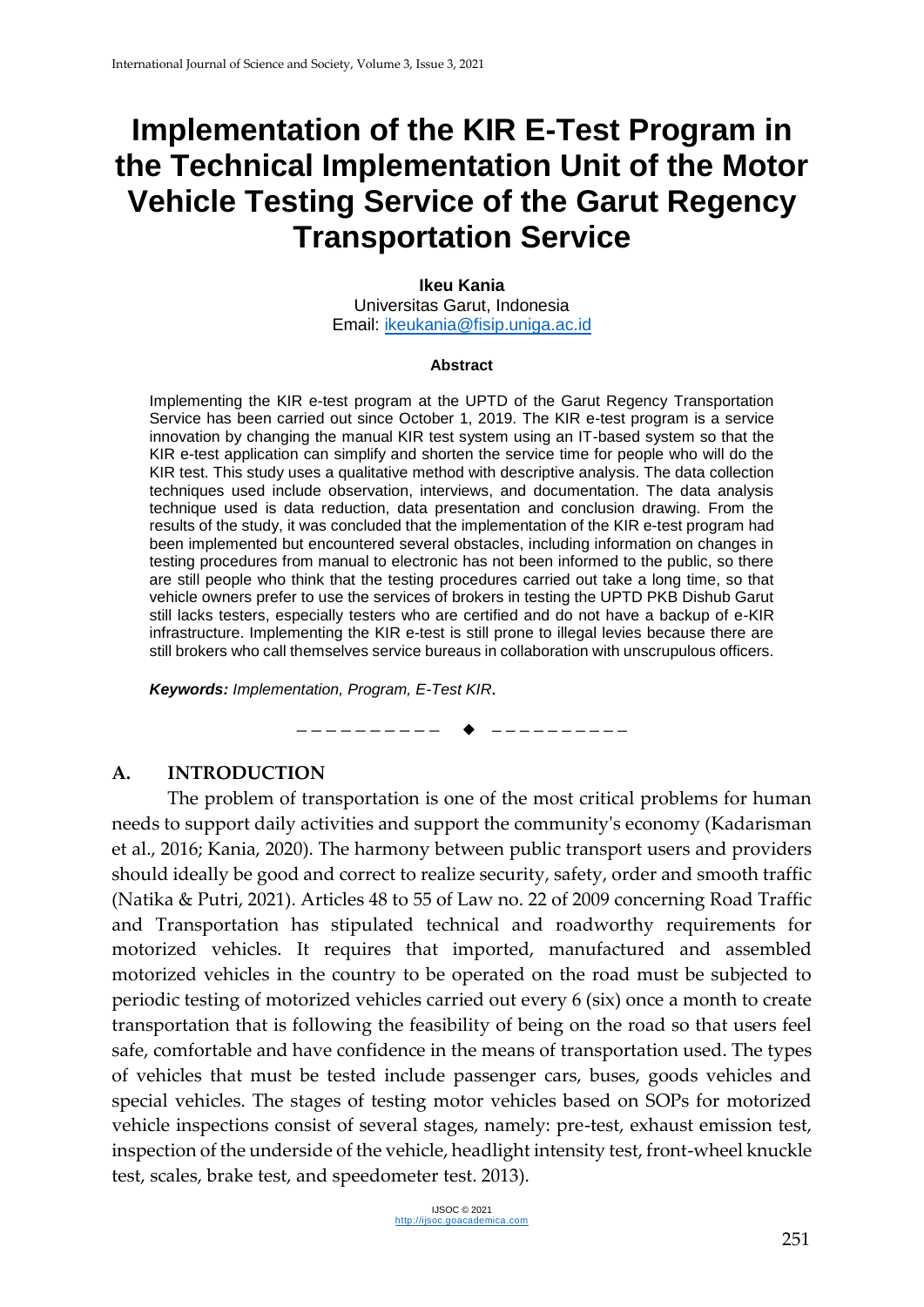In its implementation, periodic motor vehicle testing takes a lot of time. Vehicle owners are reluctant to queue and choose to use brokers or pay extortion to get the desired results without participating in a motorized vehicle feasibility test. The vehicle properly so that the policy still has the opportunity for unscrupulous officers to falsify KIR results to help certain parties quickly obtain roadworthy certificates illegally (Septianti & Prabawati, 2019). By seeing these obstacles, the Garut Regency Transportation Service began on October 1, 2019, to roll out the KIR e-test program, which aims to facilitate services to the community and reduce illegal levies by certain elements.

The KIR e-test is an innovation program to facilitate services to the community and ensure transparency in the administration of the KIR test as stipulated in the Regulation of the Minister of Transportation No. 133 of 2015 concerning Periodic Testing of Motor Vehicles. The KIR e-test is a motor vehicle testing application that utilizing IT so that the KIR e-test application will simplify and shorten the service time for people who will carry out the KIR test. The KIR e-test program covers the registration process up to the testing of motorized vehicles. The registration process can be done online through an application downloaded on the App Store, which all people can access. There are several menus in this application, such as a home menu that contains a check of vehicle data, test results, record status, vehicle history, and test fees (Kuncoro & Sarbini, 2020).

By using the KIR e-test application, people do not need to queue long to test motor vehicles. The public can register and take a queue number to test through the KIR e-test application. In addition to the ease of registration, by using the KIR e-test application, vehicle testing carried out by the UPTD PKB of the Garut Regency Transportation Service can be monitored as an embodiment of agency transparency to the public. After the registration process, vehicle testing is carried out using e-Payment Corner or non-cash; the payment can be through the Bank Jabar counter located at the UPTD PKB of the Transportation Service or all Bank Jabar ATMs. In contrast, for payments made manually at the payment counter, the service is directly handled by Bank Jabar officers without any interference from the UPTD PKB employees of the Department of Transportation. The payment of this KIR test retribution goes directly to the regional treasury. This payment method can reduce illegal levies because there are no more direct payments to the testing officer but through the Bank Jabar counter.

This program is not only in the IT-based registration process. But also in the testing of motorized vehicles that are carried out also based on IT, wherein the testers are already using tablets and PCs (Personal Computers) no longer manually. The tablet is connected to the SIM PKB application, which is interconnected between employees so that tests that usually take hours can be completed in just 30 minutes so that usually in one day, UPT PKB can only complete testing of several motorized vehicles, with this KIR e-test application one day at least can complete 60 vehicles. Vehicle testing using tablets also reduces test results cheating because employees cannot manipulate test result data; the test results automatically appear directly in the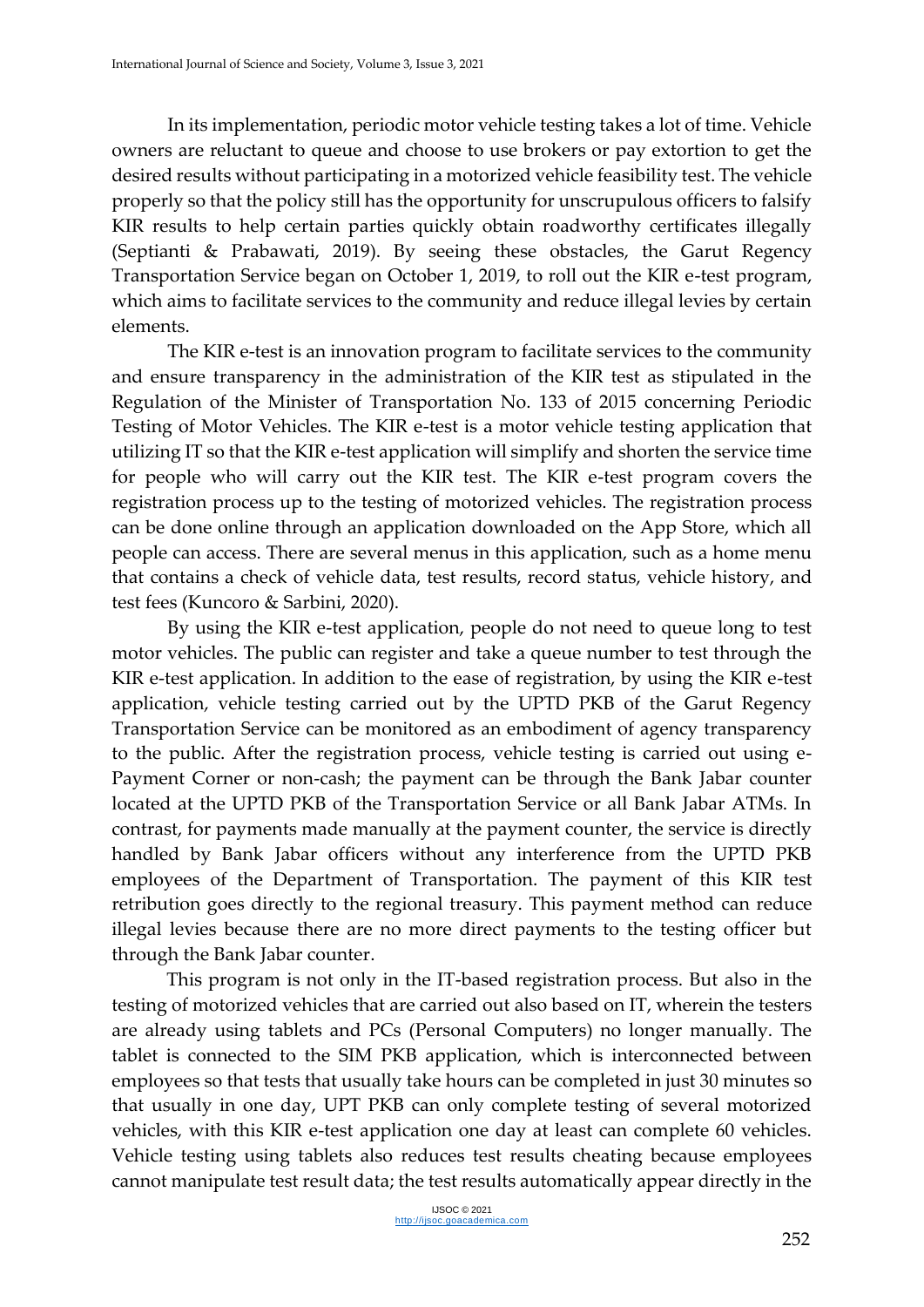PKB SIM application without the employees inputting them. Illegal levies are minimized because there are no gaps in manipulating data (Septianti & Prabawati, 2019).

After testing the motorized vehicle, people who test their vehicle can immediately take the test results at the counter that is already available which in printing the test card is no longer manually but already using a computer system so that initially using a test book it was changed to an electronic KIR card using a card called Blue (Electronic Test Pass Evidence) connected to the Ministry of Transportation. The purpose of this KIR e-test is not only to speed up the testing process, to have transparency and reduce illegal fees as well as to increase the awareness of users and vehicle owners on driving safety and reduce environmental pollution but from the initial observations of researchers implementing the KIR e-test, there are still obstacles. In its implementation include:

- 1. Lack of socialization regarding the KIR e-test in the community by the Department of Transportation, regarding the benefits and implementation procedures, so that there are still people who still use the services of brokers to test it.
- 2. Human resources in the testing department are still lacking; currently, the number of examiners is nine people even though the average number of motorized vehicles tested per day is 60 general passenger vehicles and goods with a 13% failure rate, requiring 16 examiners starting from administrative checks, inspections condition of the vehicle until the determination of the feasibility of the vehicle.
- 3. The competence of examiners still needs to be improved; of the nine examiners who are graduates of the Land Transportation College, only one person has a certificate of competence.
- 4. If there is damage to the vehicle test equipment due to the dense volume of use, then the testing activity will be slightly hampered; vehicle testing is carried out manually because it does not have backup test equipment.

By looking at the many problems in the implementation of this program, the researchers are interested in conducting further research, which the researchers put in the form of a journal article with the title "Implementation of the KIR E-Test Program in the Technical Implementation Unit of the Motor Vehicle Testing Service of the Garut Regency Transportation Service".

# **B. METHOD**

In this study, researchers used a qualitative approach with the descriptive analysis method. This method is relevant and following the research, namely to understand the implementation of the KIR e-test program at the Technical Implementation Unit of the Motor Vehicle Testing Service of the Garut Regency Transportation Service in the form of written or spoken words from the informants studied. So the purpose of choosing this qualitative approach is to understand how to process and reveal the meaning of each phenomenon with the theoretical support built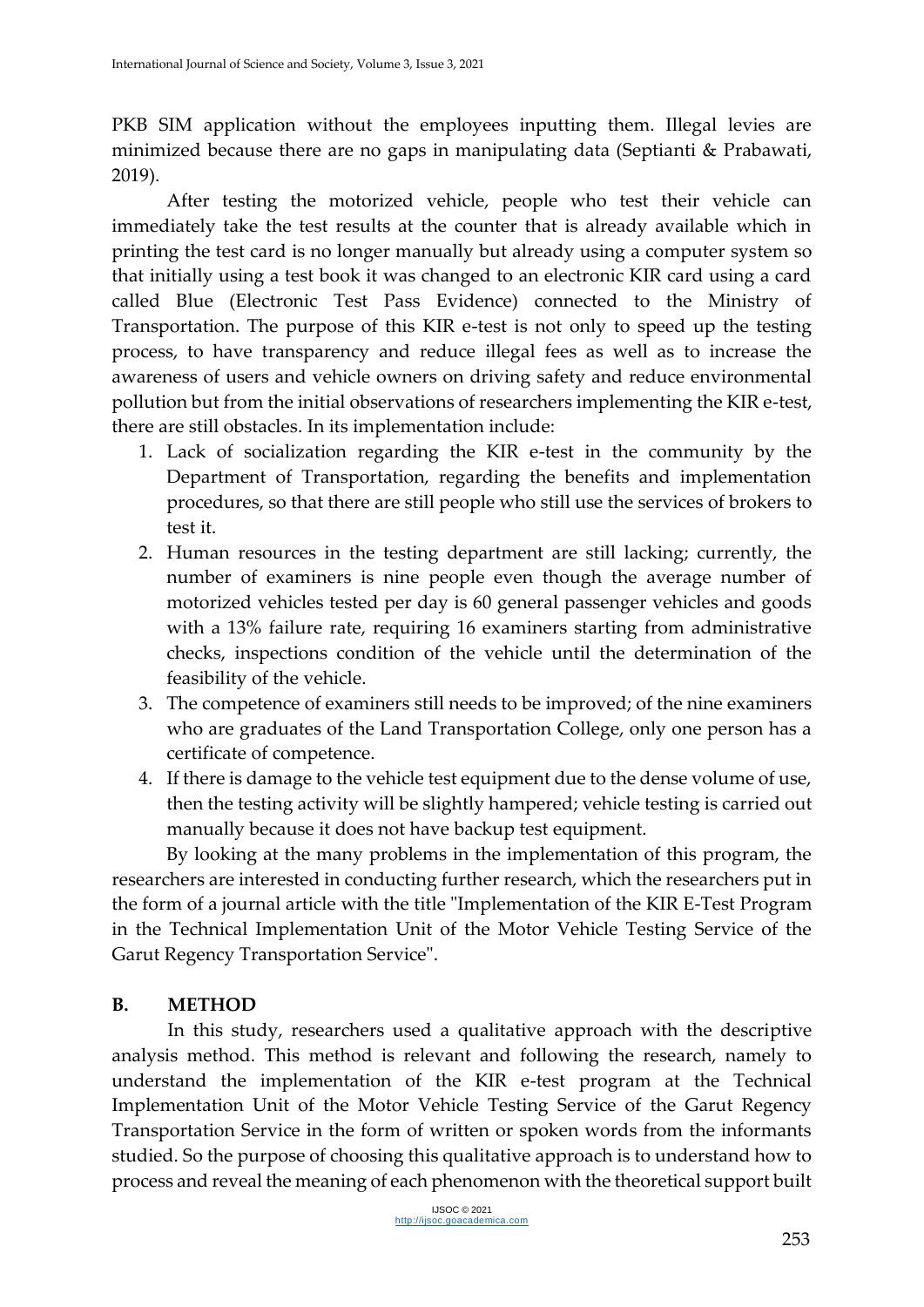into the research concept. The data collection techniques used are interviews, observation, and documentation (while the data analysis technique uses the Miles and Huberman model in Sugiyono (2016), which consists of data collection, data reduction, data presentation and conclusion drawing/verification.

### **C. RESULT AND DISCUSSION**

Public policy is a process and product produced by the government, which is also known as a series of fundamental decisions because the policy only outlines the basic things as a basis for acting to achieve the goals that have been set (Lascoumes & Le Gales, 2007). One of its functions is to serve the public interest. According to Friedrich in Wahab (2008), the policy is: "an action that leads to goals proposed by a person, group or government in a certain environment in connection with certain obstacles while looking for opportunities to achieve goals or realize desired goals". Public policy is also stated by Udoji in Wahab (2008) "an active transaction that leads to a problem and a certain group of interrelated problems that affect some members of the community". Dye in Syafiie (2016) said that public policy is whatever the government chooses to do or not do (whatever government chooses to do or not to do), that if the government chooses to do something, then there must be a goal (objective) and public policy. It includes all government actions, so it is not merely a statement of the will of the government or government officials. Alfatih (2010) states that public policy is every decision or action made intentionally and legally by the government to protect the public interest, solve public problems, empower the public, and create public welfare.

According to Agustino (2014), "Implementation is a dynamic process, where policy implementers carry out an activity or activity so that in the end they will get a result that is following the goals or objectives of the policy itself". This understanding means that to implement something, it must be accompanied by supporting facilities that will later impact or affect something (Wahab, 2008). Nugroho in Alfatih, (2010) states "Policy implementation is a way for a policy to achieve its goals". Meanwhile, according to Sunggono (in Wahab, 2008): "Policy implementation is an effort to achieve certain goals with certain means". Thus, what is needed in implementing this policy are legitimate actions or the implementation of a plan according to the objectives. Edward III in Agustino (2014) suggests that policy implementation will be successful if there are 4 (four) critical supporting factors, namely: 1) Communication, 2) Resources, 3) Disposition or attitude of the implementer, 4) Bureaucratic structure According to Edward III states that these four factors can determine the success in implementing a policy because if the implementor ignores these factors, the implementation of the policy will reap failure in its implementation.

To ensure order in society, the government issued a policy of Law No. RI. 22 of 2009 concerning Road Traffic and Transportation, which contains the regulation and guidance of vehicles and drivers that cannot be separated from the traffic and road transport system, which constitutes the national transportation system. To collect data that can be used for orderly administration, control of motorized vehicles operated in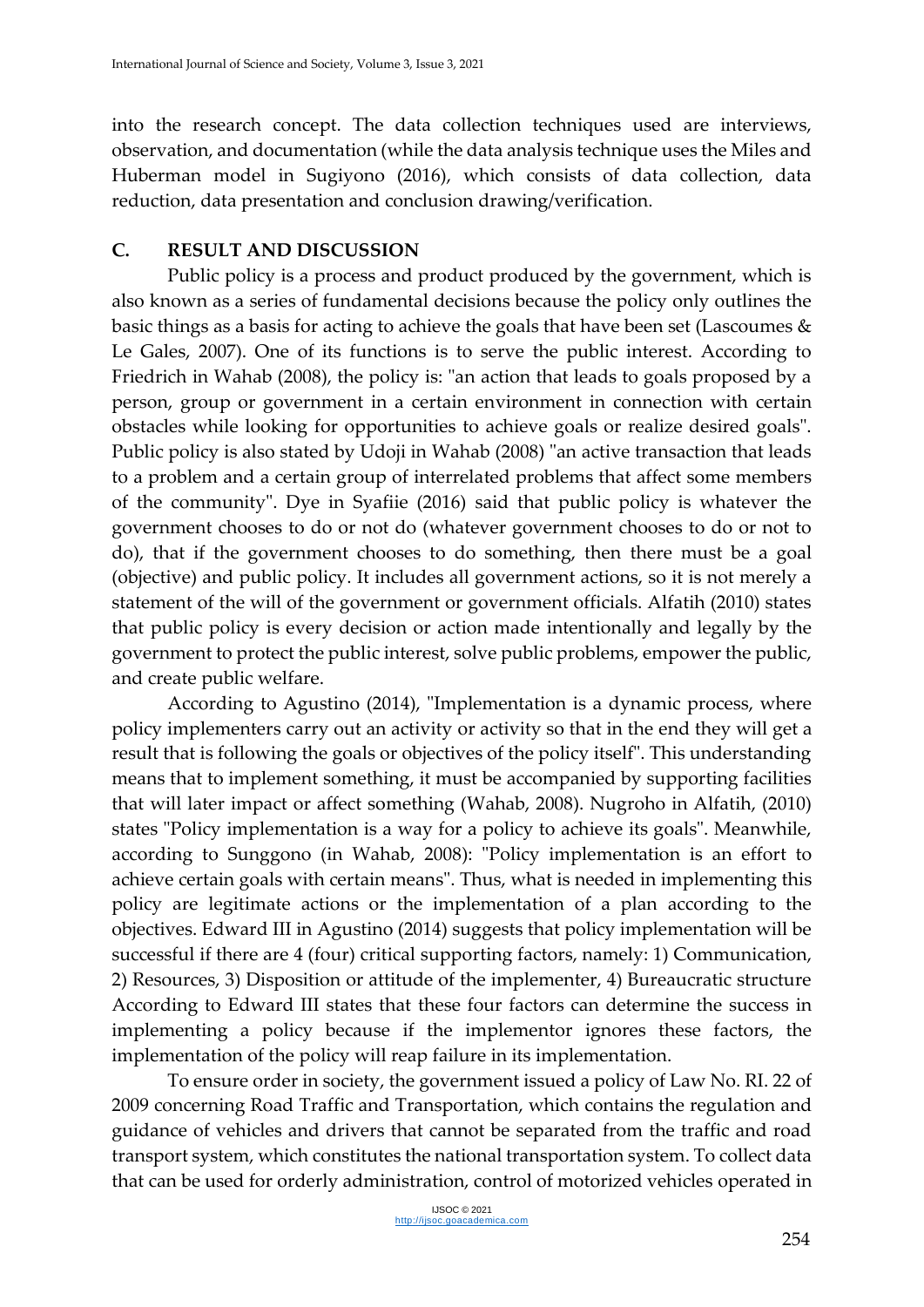Indonesia, facilitate the investigation of violations or crimes involving the vehicle in question, as well as in the context of traffic management, technical and roadworthy requirements for motorized vehicles are stipulated and require motorized vehicles to be imported, manufactured and assembled domestically which will be operated on the road to carry out periodic testing of motorized vehicles (KIR). The KIR e-test is an innovation program based on SOPs regarding motorized vehicle inspections to facilitate services to the public and ensure transparency so that in administering the KIR test as regulated in the Minister of Transportation Regulation No. 133 of 2015 concerning Periodic Testing of Motor Vehicles. Periodic Testing of Motorized Vehicles is a series of activities to test and or inspect parts of motorized vehicles, trailers, patch trains and special vehicles in the context of compliance with technical requirements and roadworthiness. Roadworthiness is the minimum condition of a vehicle that must be met to ensure that the vehicle will be safe to operate and not pollute the air and the environment.

To analyze the implementation of the KIR e-test program in the Technical Implementation Unit of the Motor Vehicle Testing Service of the Garut Regency Transportation Service, the researchers analyzed it using Edward III's theory which stated that four critical factors support policy implementation, namely communication, resources, disposition and bureaucratic structure that will be researched. Describe as follows:

1. Communication

The innovation of electronic KIR testing needs to be socialized both to policy implementers, namely UPTD PKB Dishub Garut, and the target community of vehicle owners who are required to test. Policy socialization to policy implementers is carried out, so that policy implementers make it a guide in implementing activities. The results of the study that there are still people who have mandatory test vehicles who have not received information about the procedure for testing motorized vehicles electronically can be done quickly and easily, so far the information that has arrived is only in the form of changes in testing from manual to electronic but information on testing procedures has not been informed to the community so that there are still people who think that the testing procedure takes a long time, so that vehicle owners prefer to use the services of brokers in testing because their knowledge of vehicle testing procedures is very minimal.

#### 2. Resources

Failures often occur in policy implementation, which is caused by the number of employees who are not sufficient or not competent in their fields. Concerning human resources. So far, officers have experienced difficulties if the volume of vehicles tested reaches 60 vehicles/day. The limited number of testers makes the testing phase a bit hampered. There is still a lack of software and equipment supporting the KIR e-test program where the online registration support software is still inadequate where the software is essential for the continuity of online registration, equipment such as tablets / PCs and online registration support software is relatively expensive, so that the addition takes a long time to complete. Fund budgeting. From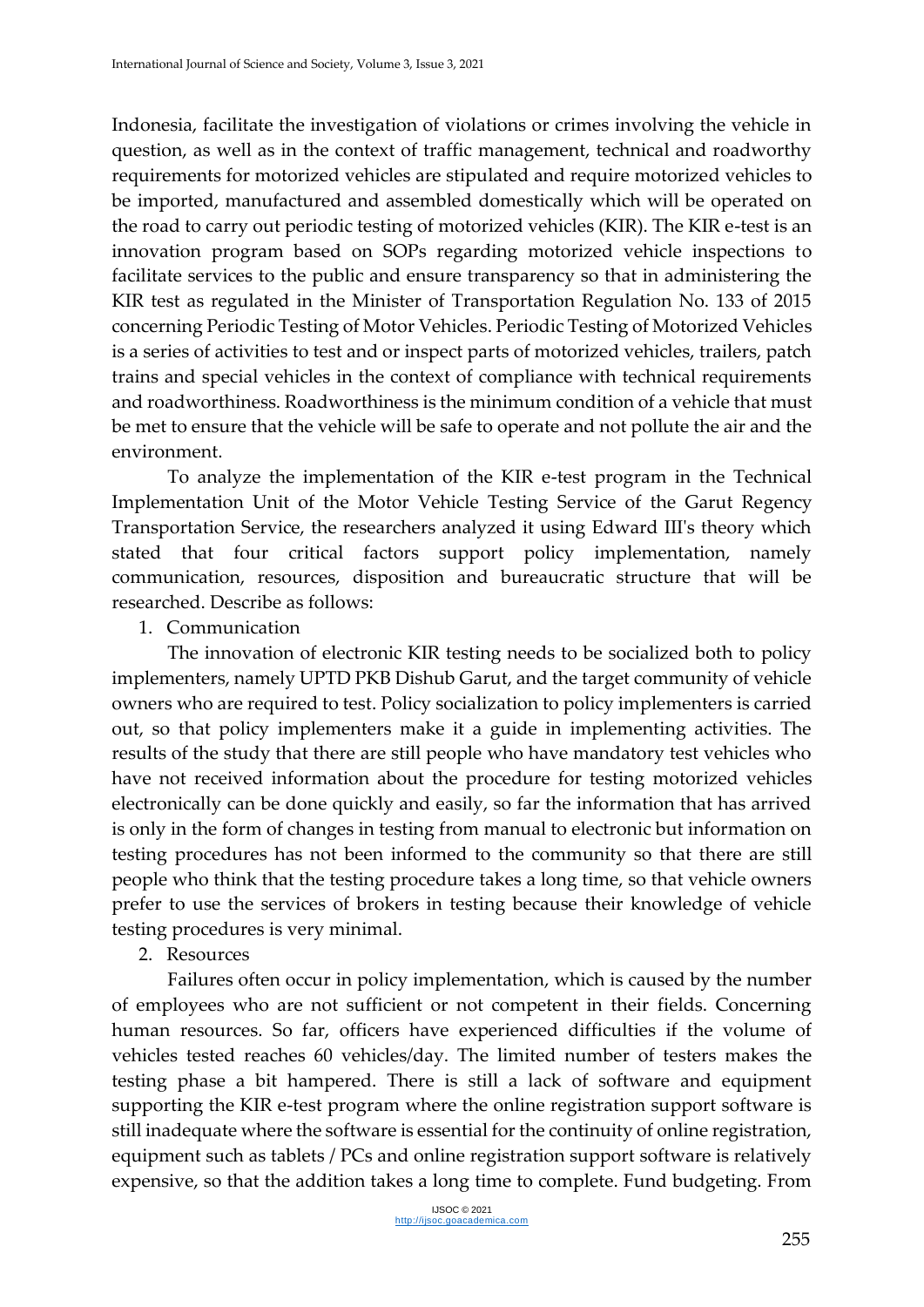the observations, it is known that the UPTD PKB Dishub Garut Regency does not yet have a backup of e-KIR infrastructure so that if there is damage to the vehicle test equipment due to the dense volume of usage, then the testing activity becomes slightly hampered, vehicle testing is carried out manually because it does not have a backup test tool.

3. Disposition

Implementing the motor vehicle feasibility test conducted by the UPTD PKB Dishub Garut Regency is still prone to illegal levies (extortion). Several vehicle owners admitted that they were worried about illegal extortion, which usually happens in testing motorized vehicles. From the results of field observations on the KIR e-test program at the UPTD PKB Dishub Garut Regency, all relevant parties gave positive support to the program's implementation. The positive response was also shown by the employees involved in implementing the KIR e-test in the form of a commitment to provide the best service. Meanwhile, the measure of the success of the KIR e-test program is the increase in the number of those who test their vehicles, seen from the number of those who test vehicles, which has consistently increased since the introduction of the KIR e-test and from the enthusiasm of service users who feel that the vehicle testing time is faster and the payment can be made. This is done at Bank Jabar counters anywhere. With this, the public feels that it is easier for people to register, which can be done online, from payments to testing vehicles whose testing system is electronically based with testing equipment using a tablet or personal computer that is connected to the internal application of the UPTD PKB Dishub Garut Regency.

# 4. Bureaucratic Structure

The stages of testing motor vehicles based on SOPs for motorized vehicle inspections consist of several stages, namely: pre-test, exhaust emission test, underside of vehicle inspection, headlight intensity test, front-wheel knuckle test, scales, brake test, and speedometer test. After motorized vehicles have been tested, people who test their vehicles can immediately take the test results at the available counter, which is no longer printed manually but uses a computer system. Structuring the proper organizational structure by establishing a Regional Technical Implementation Unit (UPTD) for motor vehicle testing with specific duties and responsibilities facilitates coordination, integration and synchronization between work units and existing job descriptions. The placement of reliable workers following their fields maximizes the organization's function following its aims and objectives; the organization/implementing unit can implement policies effectively and efficiently.

Researchers found inhibiting factors in the field, namely:

1. Socialization

The communication carried out by the UPTD PKB Dishub Garut Regency to the target group, namely motor vehicle owners is required to have periodic tests based on observations and interviews with researchers. It can be concluded; communication is only carried out regarding the technical implementation of testing, testing costs, and appeals related to testing. Meanwhile, communication efforts to realize the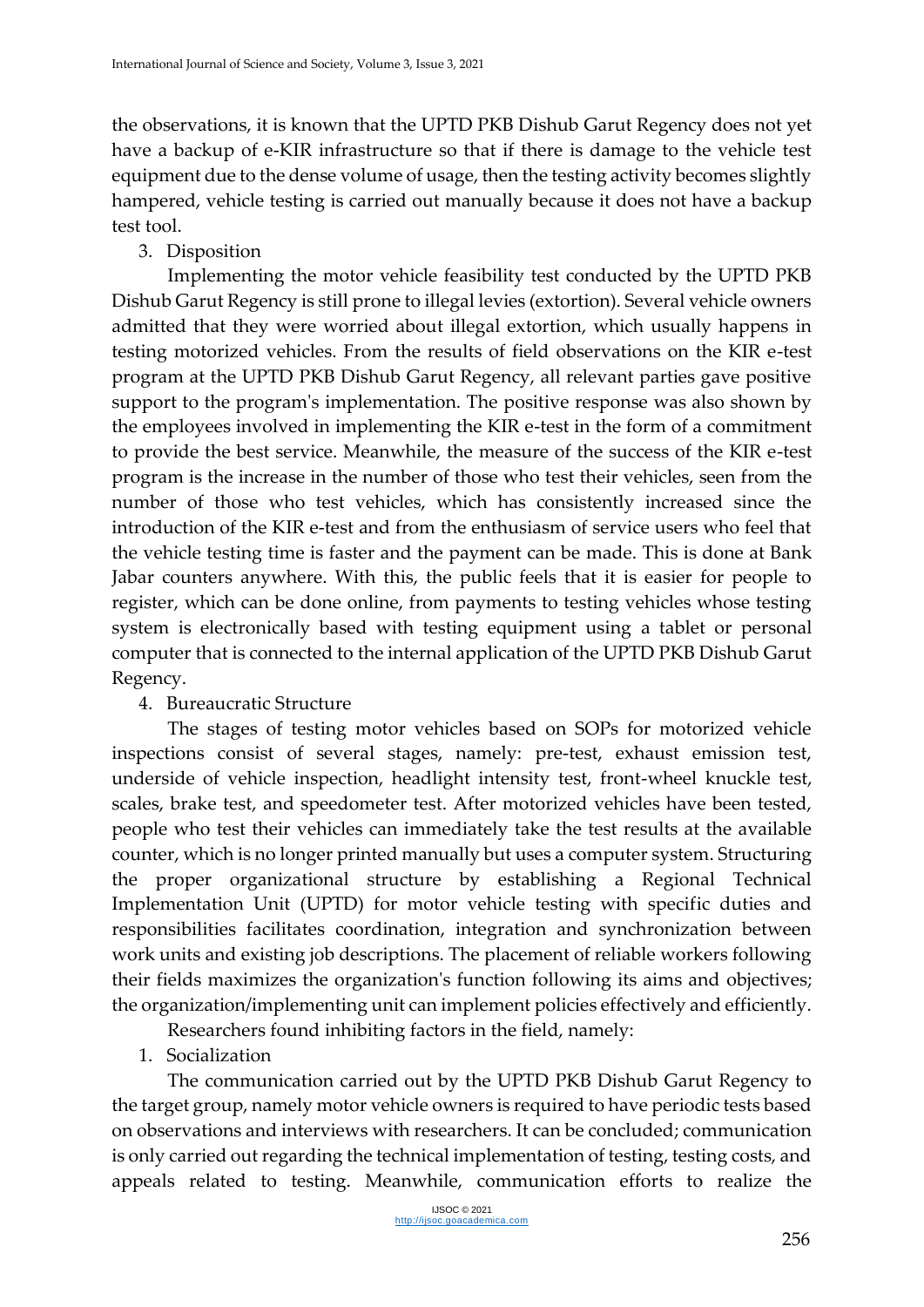importance, benefits, targets of carrying out vehicle testing and the importance of conducting self-tests have not received attention from the UPTD PKB Dishub Garut Regency.

#### 2. There are brokers

There are still brokers in the UPTD PKB Dishub Garut Regency on behalf of the service bureau. On the one hand, the UPTD PKB Dishub Garut Regency always tries to suppress the existence of service bureaus (brokers) who can be troubling to vehicle owners, such as someone who wants to test the vehicle of these illegal service elements bringing along the vehicle documents of someone who will be tested and of course with with different tariffs, these illegal service actors increase the number of tariffs that are not appropriate. The cost of the motor vehicle test carried out when starting the initial test until it ends is Rp. 100,000, but the perpetrators of these illicit services are targeting a tariff of Rp. 250,000 and, of course, in exchange for some convenience if the test participants do not fulfil the requirements for proper testing, with the help of service personnel. In the dark, the vehicle can still carry out periodic testing.

#### 3. Involvement of examiners

The perpetrators of illicit services take advantage of this moment to carry out periodic testing of motorized vehicles by way of the back; of course, in this case, there is involvement between unscrupulous service actors and the UPTD PKB; this is often found at the location of testing motorized vehicles, the perpetrators of illegal services when carrying out their work providing or using a code for testing motorized vehicles with testing officers and only test officers knowing the code even though the general purpose of the KIR e-test is based on interviews with the head of the UPTD PKB testing to reduce illegal fees in motor vehicle testing, speed up vehicle testing time based on IT, make it easier for users in testing the vehicle.

### **D. CONCLUSION**

Implementing the KIR e-test program at the UPTD of the Garut Regency Transportation Office has been carried out since October 1, 2019. The KIR e-test program is a service innovation by changing the manual KIR test system using an ITbased system so that the KIR e-test application can simplify and shorten the service time for people who will do the KIR test. In the implementation of the KIR e-test program, there are several obstacles, including 1) Information on changes in testing procedures from manual to electronic has not been informed to the public, so there are still people who think that the testing procedure carried out takes a long time, so that vehicle owners prefer to use service brokers in testing because their knowledge of vehicle testing procedures is minimal. 2) UPTD PKB Dishub Garut still lacks testers, especially certified testers and does not yet have a backup of e-KIR infrastructure so that if there is damage to the vehicle test equipment due to heavy usage volume, then testing activities will be slightly hampered, vehicle testing is carried out manually because don't have a backup test kit yet. 3) Implementation of the KIR e-test is still prone to illegal levies because brokers call themselves service bureaus in collaboration with unscrupulous officers.

> IJSOC © 2021 [http://ijsoc.goacademica.com](http://ijsoc.goacademica.com/)